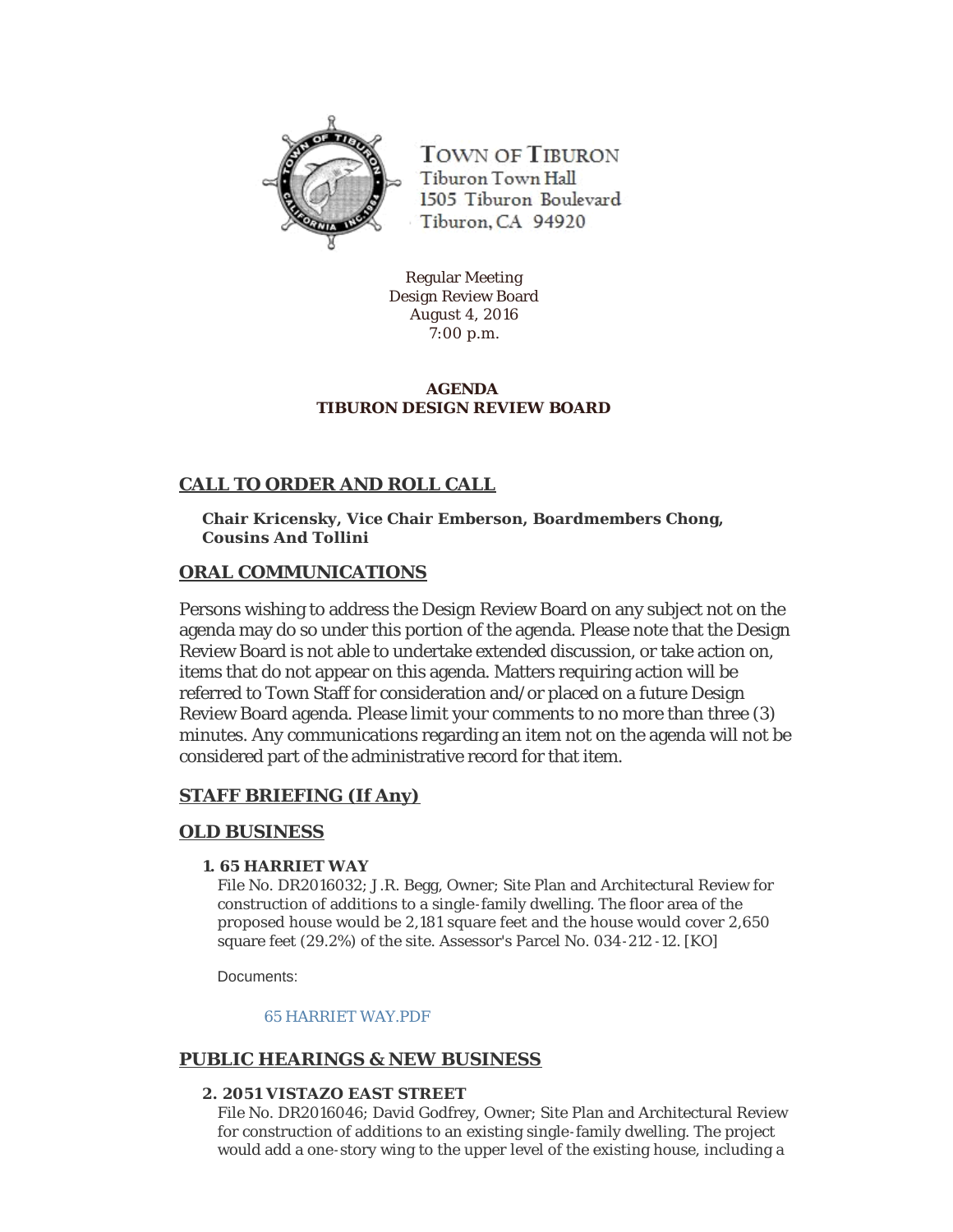family room, guest bedroom, office, bathroom and powder room. The floor area of the house would be increased by 1,190 square feet to a total of 4,412 square feet and the lot coverage would be increased by 1,310 square feet to a total of 3,913 square feet (9.1%). Assessor's Parcel No. 059-082 -26. [DW]

Documents:

#### [2051 VISTAZO EAST STREET.PDF](http://www.townoftiburon.org/AgendaCenter/ViewFile/Item/2180?fileID=1238)

#### **3. 8 APOLLO ROAD**

File Nos. DR2016080 & VAR2016021; Cedric Barringer, Owner; Site Plan and Architectural Review for construction of additions to an existing single-family dwelling, with a Variance for excess lot coverage. The floor area and the lot coverage of the house would be increased by  $726$  square feet for a lot coverage of 35.3%, which is greater than the 30.0% maximum lot coverage allowed in the R-1 zone. Assessor's Parcel No. 034-301 -14. [DW] **CONTINUED TO AUGUST 18, 2016**

Documents:

#### [8 APOLLO ROAD CONTINUANCE.PDF](http://www.townoftiburon.org/AgendaCenter/ViewFile/Item/2181?fileID=1239)

### **MINUTES**

### **4. Regular Meeting Of July 21, 2016**

### **ADJOURNMENT**

#### **GENERAL PUBLIC INFORMATION**

### **ASSISTANCE FOR PEOPLE WITH DISABILITIES**

In compliance with the Americans with Disabilities Act, if you need special assistance to participate in this meeting, please contact the Planning Division Secretary at (415) 435- 7390. Notification 48 hours prior to the meeting will enable the Town to make reasonable arrangements to ensure accessibility to this meeting.

### **AVAILABILITY OF INFORMATION**

Copies of Design Review Board Agendas, Staff Reports, project files and other supporting data are available for viewing and inspection at Town Hall during business hours. Agendas and Staff Reports are also available at the Belvedere-Tiburon Public Library and on the Town of Tiburon website ([www.ci.tiburon.ca.us](http://www.ci.tiburon.ca.us/) ) after 5:00 PM on the Friday prior to the regularly scheduled meeting.

Any documents produced by the Town and distributed to a majority of the Design Review Board regarding any item on this agenda, including agenda-related documents produced by the Town after distribution of the agenda packet at least 72 hours in advance of the Board meeting, will be available for public inspection at Town Hall, 1505 Tiburon Boulevard, Tiburon, CA 94920.

Upon request, the Town will provide written agenda materials in appropriate alternative formats, or disability-related modification or accommodation, including auxiliary aids or services, to enable individuals with disabilities to participate in public meetings. Please deliver or cause to be delivered a written request (including your name, mailing address, phone number and brief description of the requested materials and preferred alternative format or auxiliary aid or service) at least five (5) days before the meeting to the Planning Division Secretary at the above address.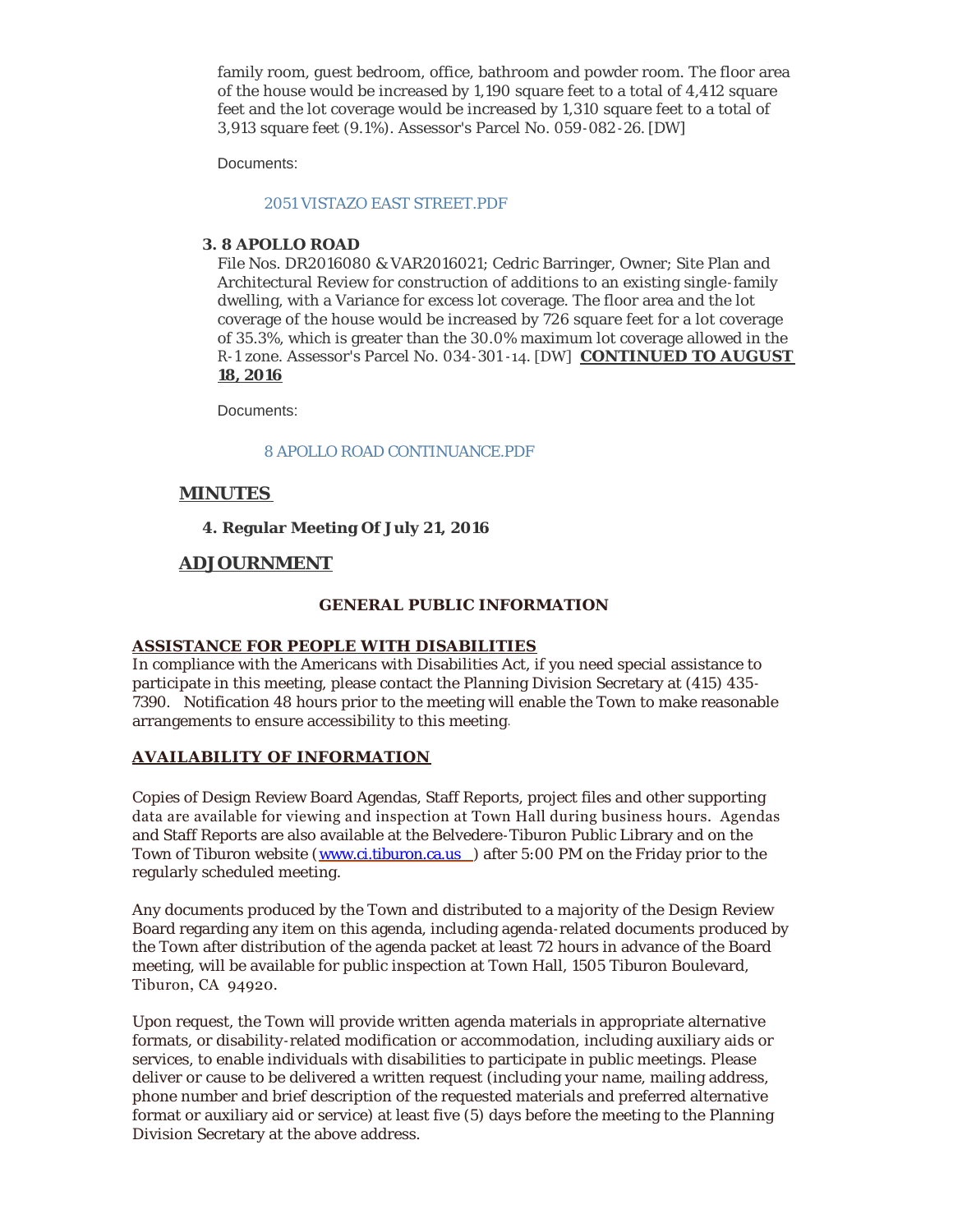### **PUBLIC HEARING ITEMS AND BUSINESS ITEMS**

Public Hearing items and Business items provide the general public and interested parties an opportunity to speak regarding items that typically involve an action or decision made by the Board. If you challenge any decision in court, you may be limited to raising only those issues you or someone else raised at the meeting, or in written correspondence delivered to the Board at, or prior to, the meeting.

### **GENERAL PROCEDURE ON ITEMS AND TIME LIMIT GUIDELINES FOR SPEAKERS**

The Design Review Board's general procedure on items and time limit guidelines for speakers are:

- $\overline{\mathbf{\hat{y}}}$  Staff Update on Item (if any)
- ❖ Applicant Presentation  $-5$  to 20 minutes
- v Design Review Board questions of staff and/or applicant
- $\div$  Public Testimony (depending on the number of speakers) 3 to 5 minutes for each speaker; members of the audience may not allocate their testimony time to other speakers
- $\triangle$  Applicant may respond to public comments 3 minutes

 $\triangle$  Design Review Board closes the public testimony period, deliberates and votes (as warranted)

 $\div$  Time limits and procedures may be modified in the reasonable discretion of the Chairman

Interested members of the public may address the Design Review Board on any item on the agenda.

### **ORDER AND TIMING OF ITEMS**

No set times are assigned to items appearing on the Design Review Board agenda. While the Design Review Board attempts to hear all items in order as stated on the agenda, it reserves the right to take items out of order without notice.

*NOTE: ALL DESIGN REVIEW BOARD MEETINGS ARE AUDIO RECORDED*

# **TOWN OF TIBURON LATE MAIL POLICY (Adopted and Effective 11/7/2007)**

The following policy shall be used by the Town Council and its standing boards and commissions, and by staff of the Town of Tiburon, in the identification, distribution and consideration of late mail.

# **DEFINITION**

"Late Mail" is defined as correspondence or other materials that are received by the Town after completion of the written staff report on an agenda item, in such a manner as to preclude such correspondence or other materials from being addressed in or attached to the staff report as an exhibit.

# **IDENTIFICATION OF LATE MAIL**

All late mail received by Town Staff in advance of a meeting shall be marked "Late Mail" and shall be date-stamped or marked with the date of receipt by the Town. Late mail received at a meeting shall be marked as "Received at Meeting" with a datestamp or handwritten note.

# **POLICY**